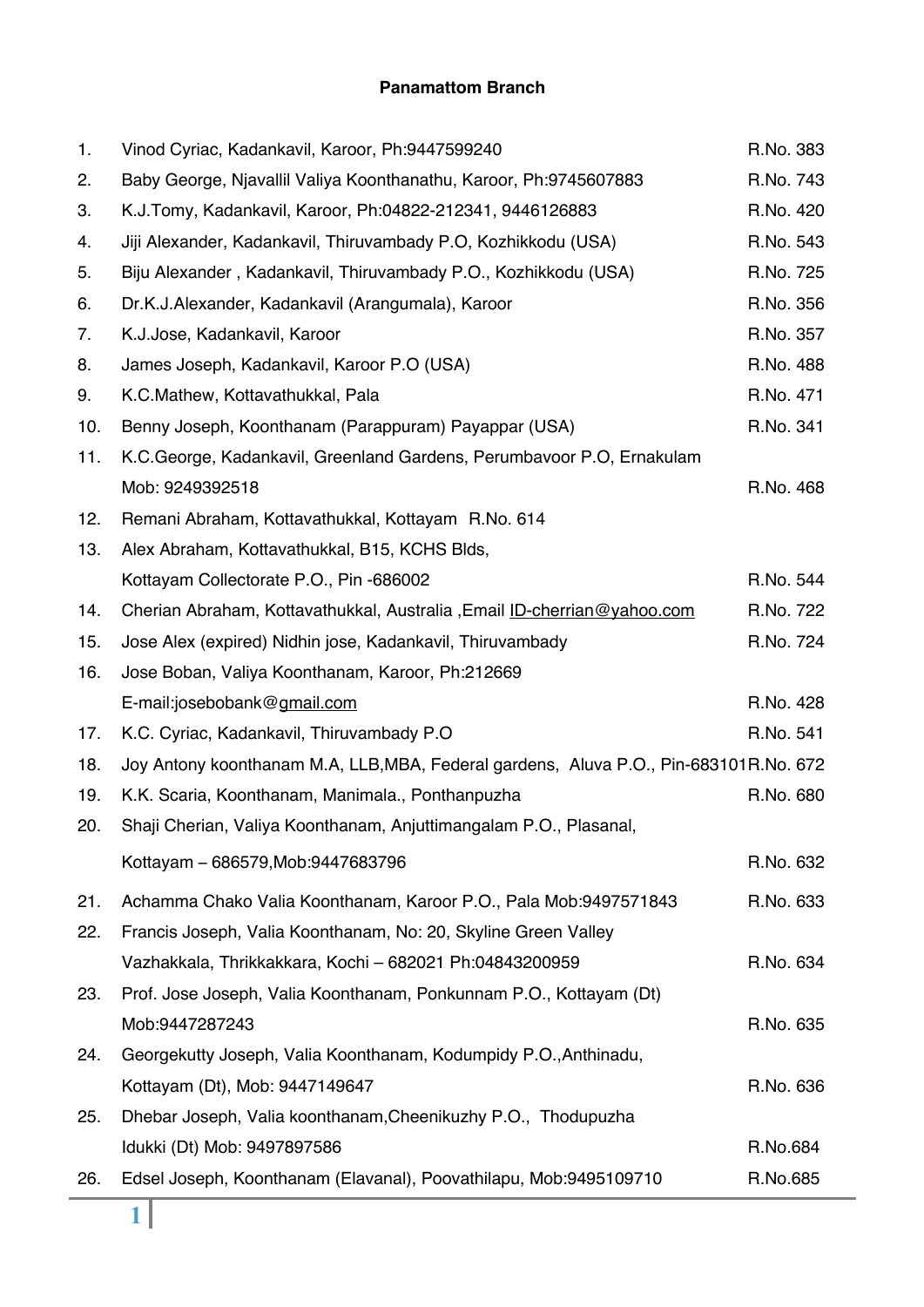| 27. | George K Joseph, Valia Koonthanam (USA), Anthiyalam                       | R.No.647   |
|-----|---------------------------------------------------------------------------|------------|
| 28. | George Joseph, Valia Koonthanam, 12th Mile, Pala Mob:8547673629           | R.No.689   |
| 29. | Philomina James, Valia Koonthanam, Karoor P.O., Mob: 9497489623           | R.No.690   |
| 30. | K C Joseph, Valia Koonthanam (Munjanattu), Muthalakodam P.O., Thodupuzha, |            |
|     | Mob:8547974910                                                            | R.No.691   |
| 31. | Jose Joseph, Theekuzhivayalil, Chakkittupara., Kozhikode, Mob:9400218989  | R.No.899   |
| 32. | Biju Scaria Koonthanam, Flat no. 9 c, Mangalam Towers, Cochin,            |            |
|     | Mob: 9447080928                                                           | R.No. 927  |
| 33. | Binu Scaria, Koonthanam, 712 E, DD Golden Gate, Palachuvadu,              |            |
|     | Kakkanadu, Cochin - 682030 Mob:9447020928                                 | R.No.928   |
| 34. | Tony Philip, Koonthanam, Ponthanpuzha P.O., Manimala.                     | R.No.931   |
| 35. | Tessy Somy, Njallampuzha, Teekoy                                          | R.No.1082  |
| 36. | K.M. Joseph Koonthanam, Ponthanpuzha P.O., Karikkattoor, Manimala         | R.No. 1083 |
| 37. | Lisamma Babu, Padma- Lisa, Komady P.O., Alappuzha, Pin -688007            | R. No.1147 |
| 38. | Hamlet Abraham, Koonthanathu, Chevayour P.O., Kozhikodu                   | R. No.1491 |
|     | Mob: 9846142515                                                           |            |
| 39. | Biju Joseph, Panamattathil, Kayanna P. Perambra (Via), Chakkittapara,     |            |
|     | Kozhikodu, Pin 673526, Mob: 9495611843                                    | R.No. 1492 |
| 40. | Francis Chacko, Kadankavil, Kochin, Mob: 9447290545                       | R.No. 515  |
| 41. | Adv. Praveen K. Joy, Koonthanam, Flat No. 70, RDS Paul ABRO,              |            |
|     | Kacheripady, Ernakulam- 682018                                            | R.No. 224  |
| 42. | Jossy J. Koonthanam, Ponkunnam P.O.                                       | R.No. 125  |
| 43. | Shaun Francis Koonthanam, No.20, skyline Greenvally, Vazhakala,           |            |
|     | Trikkakara, Kochi -682021                                                 | R. No. 131 |
| 44. | Ron Francis Koonthanam, No.20, skyline Greenvally, Vazhakala,             |            |
|     | Trikkakara, Kochi -682021                                                 | R. No. 132 |
| 45. | Rev. Fr. Alex Koonthanam, Karoor P.O., Pala                               | R. No. 112 |
| 46. | Manoj Cyriac Kadankavil, Pala P.O.                                        | R.No. 147  |
| 47. | Tom K.Tom Kadankavil, Karoor P.O., Pala                                   | R. No. 150 |
| 48. | Thomas Joseph Koonthanam, Ponthenpuzha P.O., Karikkattoor, Manimala       | R. No. 138 |
| 49. | Rany Roy, Nambiaparambil, 312/2939c, Thammanam P.O., Kochi-32             | R.No. 139  |
| 50. | Adv. Minimol Cyriac Kadankavil (Valiyaveettil), Pala                      | R.No. 127  |
| 51. | Roshan V. Mathew Koonthanam, Karoor P.O., Pala                            | R. No. 140 |
| 52. | Majo Mathew Koonthanam, Perumpitari P.O., Mannarkadu (Via),               |            |
|     | Palakkad-678762                                                           | R. No. 141 |
| 53. | Reena Thomas, Madathelethu Naduvilemuriyil, Pala                          | R. No.225  |
|     |                                                                           |            |

Ξ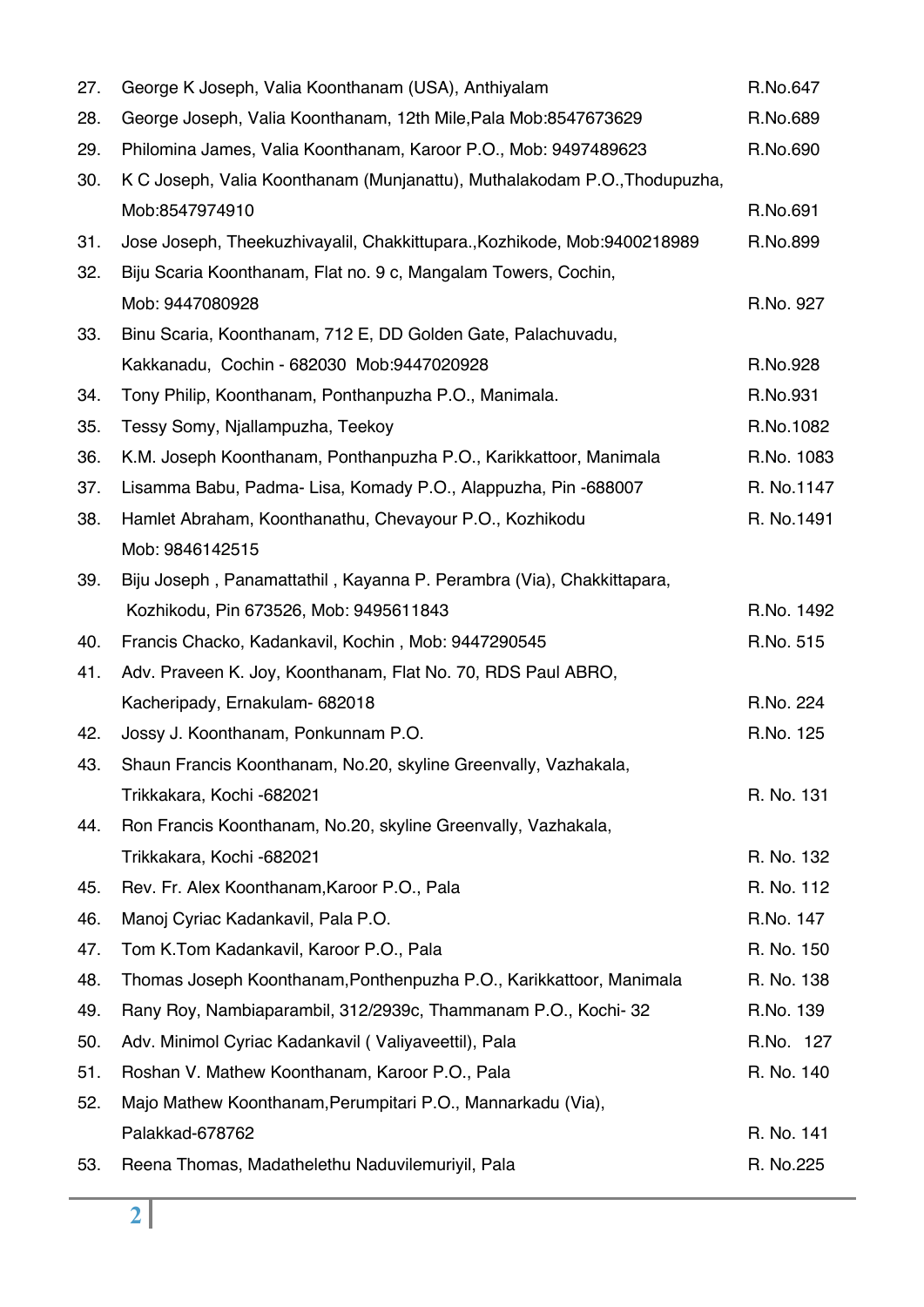| 54. | Rose Jimmy, Moolamkunnam, Villa No. 7,                              |           |
|-----|---------------------------------------------------------------------|-----------|
|     | Confident Corona, Rajagiri Valley P.O.Kakkanadu                     | R. No.171 |
| 55. | Joseph P.J. Panamattam Parambil, Chakkittapara P.O.,                |           |
|     | Koyaonna, Kozhikode – 673526                                        | R. No.183 |
| 56. | Deepa Jose, Chakiath House, Kuthukuzhy P.O., Kothamangalam – 686691 | R.No.172  |

Ξ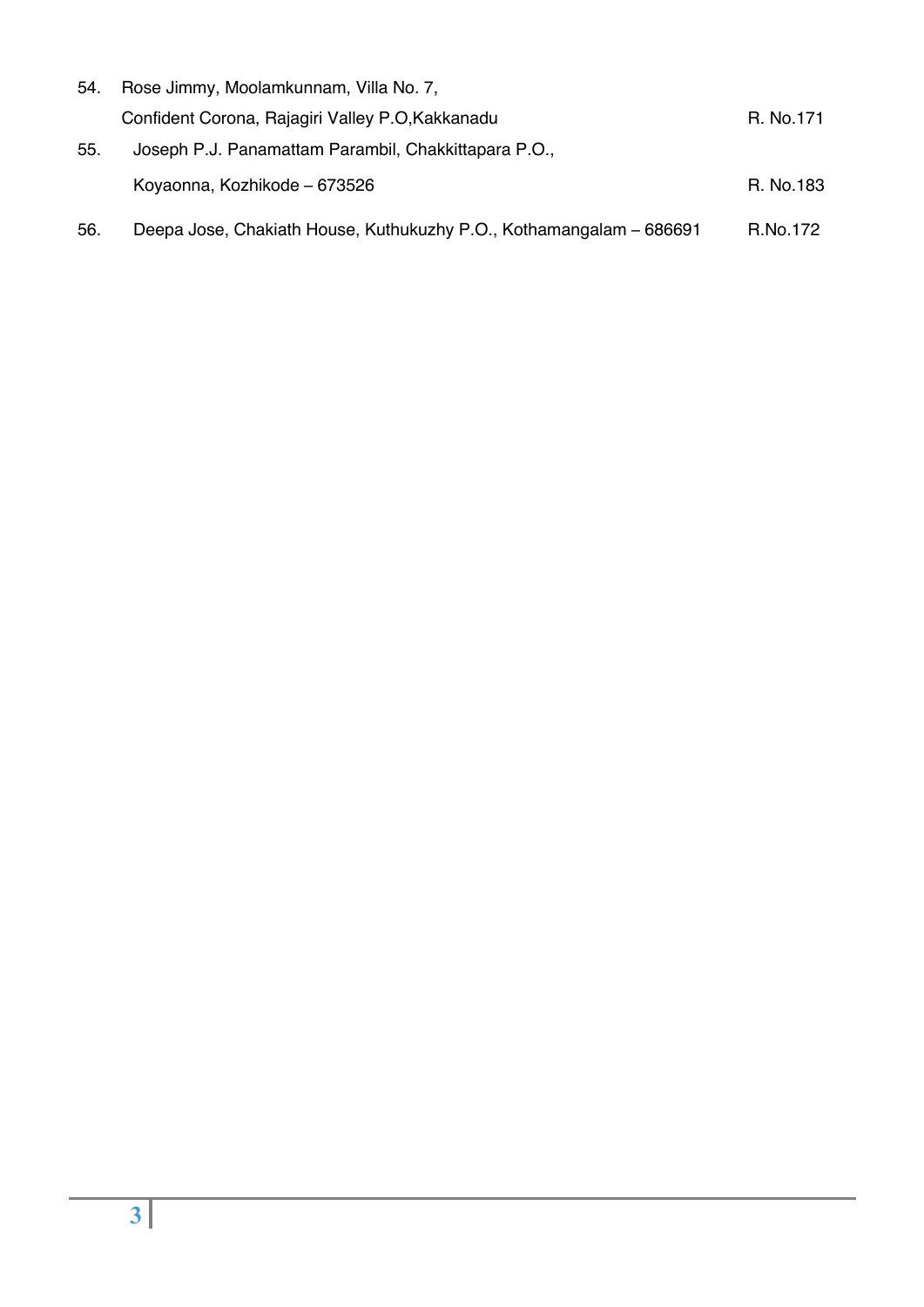### **Thekkel Branch**

| 1.  | Jose Cyriac, Njavallil Thekkel, Karoor, Ph:04822-214326                  | R.No. 461  |
|-----|--------------------------------------------------------------------------|------------|
| 2.  | John (Thomas), Njavallil Thekkel, Kizhathadiyoor P.O., Pala, Ph: 214559  |            |
|     | E-mail: geetee33@yahoo.in                                                | R.No. 501  |
| 3   | Alex Thomas, Njavallil Thekkel, T 4Ansal Riverdale, EROOR P.O.,          |            |
|     | Ernakulam682306, E-mail: alex@tierra.in                                  | R.No. 508  |
| 4.  | Tomy Cyriac Thekkel, KAROOR P.O., Ph:9847546427.,                        |            |
|     | E-mail: tomycyriac89@gmail.com                                           | R.No. 661  |
| 5.  | Joseph Thomas(Jolly), Njavallil Thekkel, Kizhathadiyoor Church, Pala P.O |            |
|     | Ph:211559., Mob:9846110854, E-mail: josephthekkel@gmail.com              | R.No. 746  |
| 6.  | Cyriac Christopher Thomas, Thekkel, Pala, Ph:212559                      |            |
|     | E-mail: cyriacnjavallil@rediffmail.com                                   | R.No. 708  |
| 7.  | Jose Kurian, Njavallil Thekkel, Karoor P.O., Ph: 212657, 217858          |            |
|     | Mob:9447147692, E-mail: niavallilassosiates@gmail.com                    | R.No. 748  |
| 8.  | George Kurian, Thekkel, Karoor P.O., Ph:214457                           |            |
|     | Mob:00971502289753, E-mail: georgenjavally@gmail.com                     | R.No. 749  |
| 9.  | Jolly Joseph, Thekkel, Karoor P.O.,                                      | R.No. 750  |
| 10. | George Thomas, Thekkel, Gee Tee Trading Company, Kalamassery P.O.        |            |
|     | Cochin, Email ID, 1. George Thomas@geeteetrading.com,                    |            |
|     | 2. njavallil@hotmail.com, Mob: 9846332748                                | R.No. 618  |
| 11. | Justin Kurian, Thekkel, Ponadu, Karoor, Mob :00971507016818              |            |
|     | E-mail:justin.resmy@gmail.com                                            | R.No. 623  |
| 12. | Jacob Thomas, Thekkel, Near GBM School, Kanjangad P.O.                   |            |
|     | Pin - 671315, Kasaragod, Kerala, Mob: 9446241424                         |            |
|     | E-mail:sweetreshu143@gmail.com                                           | R.No. 622  |
| 13. | Tom Thomas, Thekkel, Pala                                                | R.No. 868  |
| 14. | Tissa Thekkel C/o Asok Chacko Thomas, Neduvelil                          | R.No.1076  |
| 15. | Jamu Jose Thekkel, Karoor P.O., Pala                                     | R. No. 120 |
| 16. | Tony Jose Thekkel, Karoor P.O., Pala                                     | R. No. 122 |
| 17. | Rev. Sr. Anie Jose Thekkel, Karoor P.O., Pala                            | R. No.121  |
| 18. | Tinu Jacob Pulickal (Thekkel), Pala P.O.                                 | R. No. 123 |
| 19. | Tessy Jose Vadakkel, Periyar Blossam Tower,                              |            |
|     | Kadathukadavu, Aluva- 683101                                             | R. No.168  |
| 20. | Tintu Cyriac, Valavathu, Poovarani P.O. Paika                            | R. No.170  |
| 21. | Thomas John, Njavallil Thekkel, Pala                                     | R. No. 169 |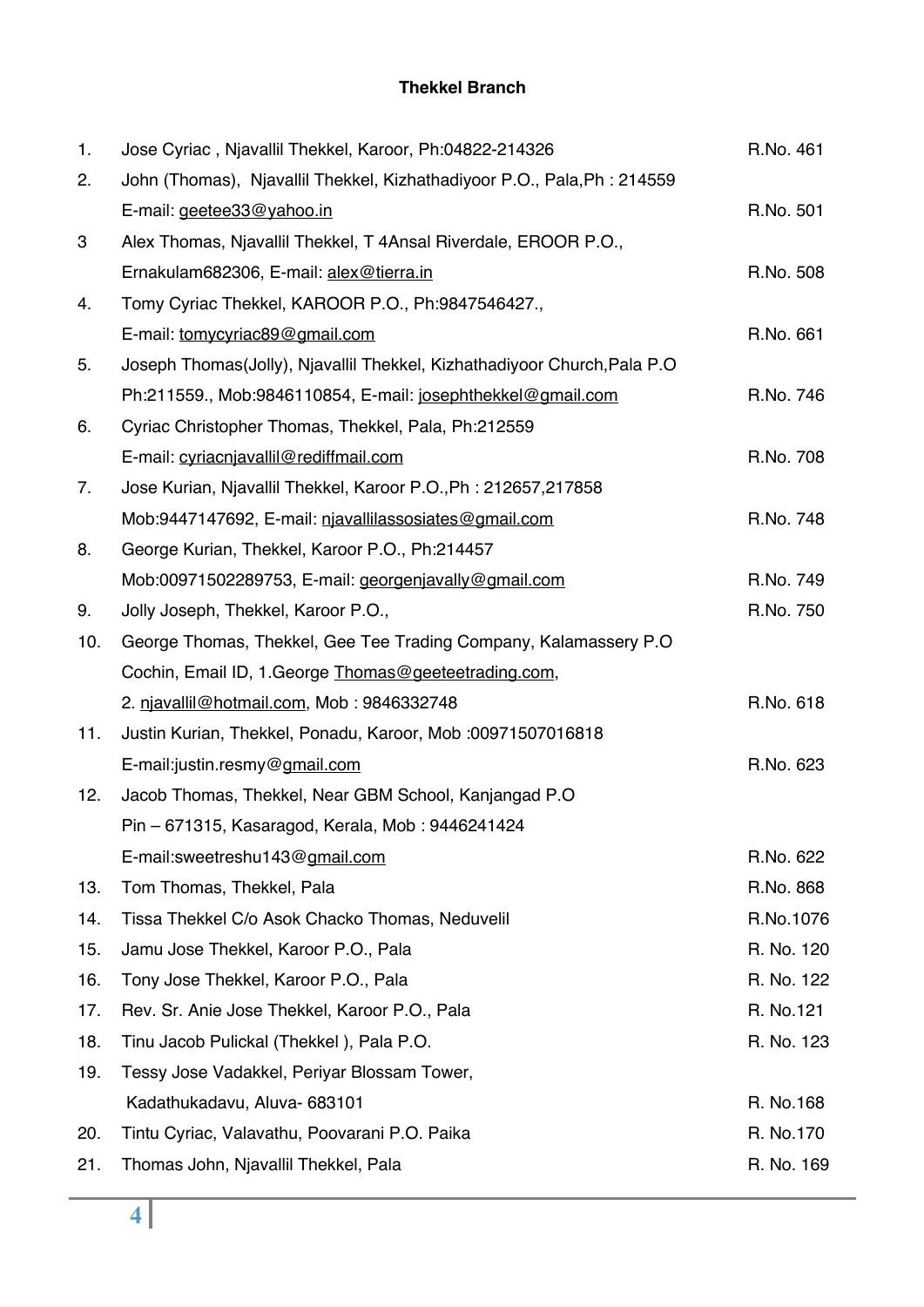| 22.  | Tom Alex, Flat No. 74, Ansal Riverdale, Eroor P.O.,             |            |
|------|-----------------------------------------------------------------|------------|
|      | Tripunithura, Ernakulam - 682306                                | R. No. 182 |
| -23. | Ann Maria Melvin, Kochuplackal, Fish Farm Road,                 |            |
|      | Marathakara P.O., Trissur-680306                                | R. No. 178 |
| 24.  | Smitha Renjith, Pattara, Pathirappally P.O., Alappuzha - 688521 | R. No. 179 |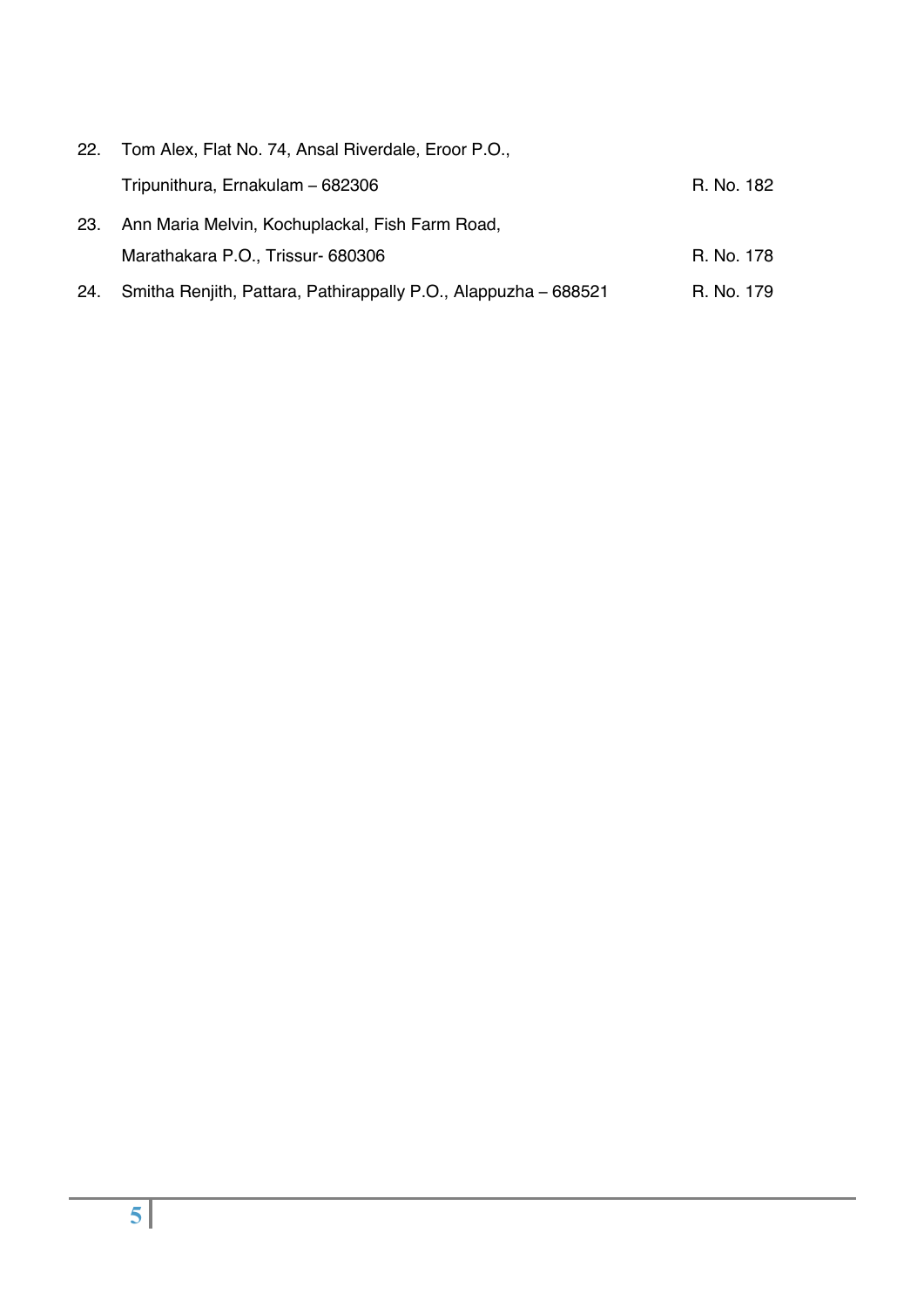#### **Theruvankunnel Branch**

| 1.  | M.M. Joseph Mangalathil, Kizhathadiyoor. P.O., Pala,                 |           |
|-----|----------------------------------------------------------------------|-----------|
|     | Ph:04822214013, Mob: 9745752878                                      | R.No.466  |
| 2.  | Ouseph Varkey (T.O. Varkey) Theruvankunnel, Karimkunnam P.O.,        |           |
|     | Thodupuzha 685586, Ph:04862243332, Mob:9447390626                    | R.No. 443 |
| 3.  | T.D. Antony, Theruvankunnel, Nediyasala P.O., Thodupuzha 685608      |           |
|     | Ph:04862274064., Mob:9447979765                                      | R.No. 442 |
| 4.  | T.M. Mathew M.A(Kuttiachan), Theruvankunnel, Nediyakadu              |           |
|     | Karimkunnam P.O., Thodupuzha 685586, Ph:04862 222299, Mob:9846022229 | R.No. 436 |
| 5.  | Tomy Sebstian, Mangalathil, Kizhathadiyoor, (Senior Manager,         |           |
|     | Canara Bank), tomypalai@yahoo.com                                    | R.No. 485 |
| 6.  | Mathew Kuriakose, Mangalathil, Pala P.O., Mob:9744763781             | R.No. 604 |
| 7.  | Roy Sebastian, Theruvankunnel, Anakkallu P.O., Manjappally           | R.No. 603 |
| 8.  | Thomas Mathew, Mangalathil, Anikkadu East P.O., Pallikkathodu        |           |
|     | Kottayam, Ph:04812552267, Mob:9645419598                             | R.No. 511 |
| 9.  | Thomas Abraham, Mangalathil, Ellukkallu P.O., Chitharapuram          |           |
|     | Mob:9496830472                                                       | R.No.490  |
| 10. | T.V. Kuriachan, Theruvankunnel, Ph: 04985-212289, Palavayal P.O      |           |
|     | Cherupuzha (Via), Pin- 670511, Mob:9495619509                        | R.No. 512 |
| 11. | Varkey Joseph, Theruvankunnel, Ottallur P.O., Karimkunnam            |           |
|     | Ph: 04862255492, Mob:9961709472                                      | R.No. 608 |
| 12. | T.D.Chacko, Theruvankunnel, Thudanganadu P.O., Thodupuzha            |           |
|     | Ph:04862255889, Mob:9447443751                                       | R.No. 607 |
| 13. | Francis Sebastian, Mangalathil, Pala, Ph:04822214270, Mob:9846594370 | R.No. 729 |
| 14. | Babychan Mathew, Mangalathil, Ponkunnam, Ph:04828221965              |           |
|     | Mob:9947942626, E-mail:rosmin09@gmail.com, rosmangalam@gmail.com     | R.No. 747 |
| 15. | Mathewkutty Mathew, Mangalathil, Koorali P.O., Ponkunnam,            |           |
|     | Ph:04828264884, Mob:9645130489, Email:jajubin@gmail.com              | R.No.646  |
| 16. | Thomas Joseph, Theruvankunnel, Karimkunnam P.O.,                     |           |
|     | Thodupuzha - 685586, Ph:04862242098, Mob:9946499570                  |           |
|     | Email: thomastheruvan@gmail.com                                      | R.No.801  |
| 17. | Roy Mani, Theruvankunnel, Karimkunnam P.O., Thodupuzha 685586        |           |
|     | Ph:04862242629, Mob:9846128333, Email: roy@oigt.com                  | R.No.805  |
| 18. | Roshan J Thoma, Theruvankunnel, Karimkunnam P.O.,                    |           |
|     | Thodupuzha - 685586, Ph:04862242851, Mob:9747414220                  |           |
|     | Email: roshantheruvan@gmail.com                                      | R.No.806  |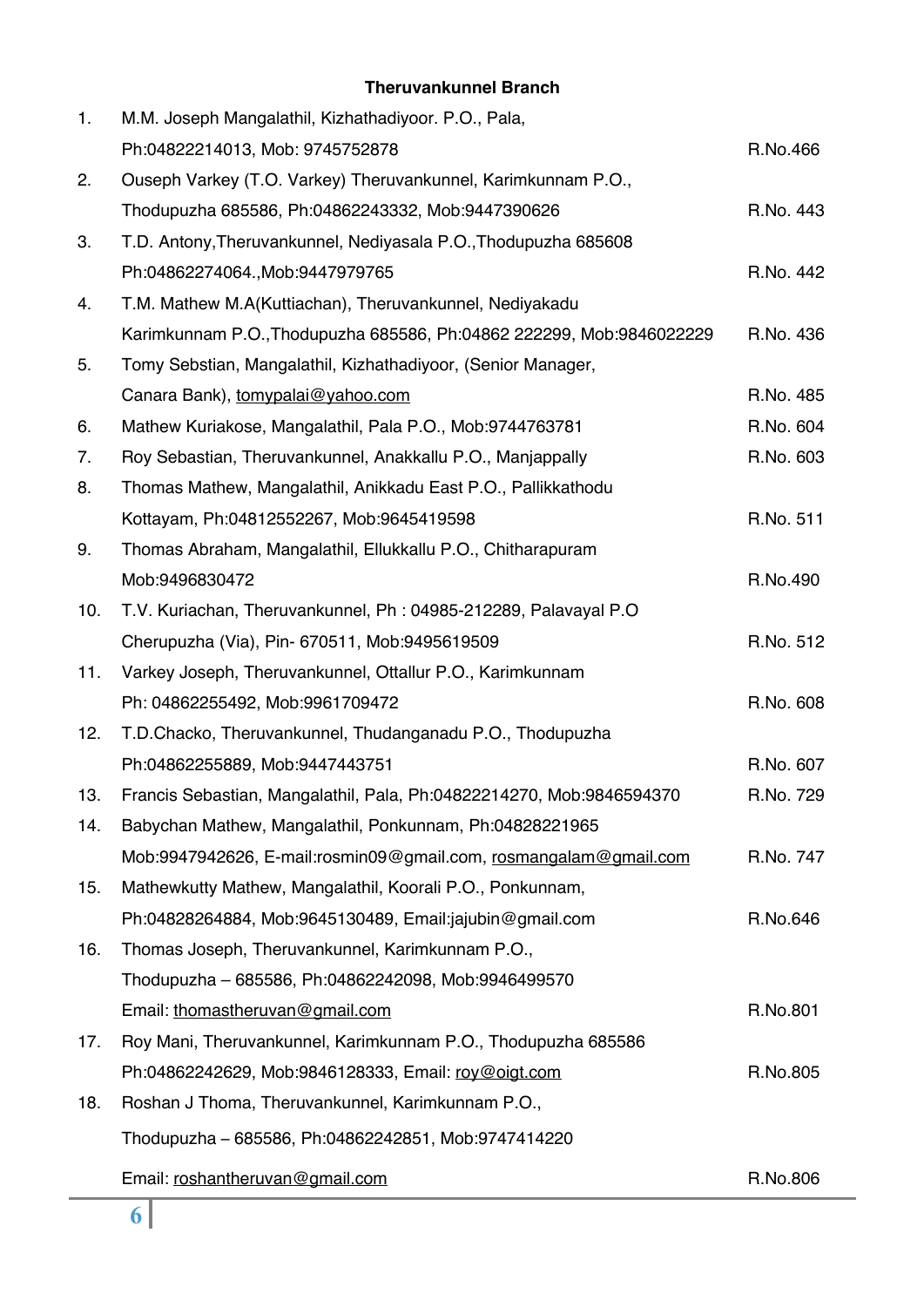| 19. | Joy Sebastian, Mangalathil, Kodikulam                                     | R.No.875   |
|-----|---------------------------------------------------------------------------|------------|
| 20. | Fr. George Theruvankunnel, Lourde Matha Forane Church, Vadakanchery,      |            |
|     | Palakkad Dist., Ph No: 04922 255215                                       | R.No.823   |
| 21. | T.D. Cheriyan, Theruvankunnel, Ezhumuttom P.O., Muthalakodam,             |            |
|     | Thodupuzha, Ph No: 04862262903                                            | R.No.826   |
| 22. | Raji Joseph, Theruvankunnel, Thattarathatta, Karimkunnam P.O.,            |            |
|     | Thodupuzha                                                                | R.No.827   |
| 23. | Joseph, Mangalathil, Puchavayal, Mundakayam                               | R.No.847   |
| 24. | Joseph Thomas, Mangalathil, Nedumkandom                                   | R.No.848   |
| 25. | Augustine M. J., Mangalathil, Vellol P.O., Kannur, Karuvanchal            |            |
|     | Mob: 9447081466                                                           | R.No 940   |
| 26. | James T.C, Theruvankunnel, Kuniyampuzha P.O., Areekamala                  | R.No 939   |
| 27. | M.D. Mathew, Mangalathil, Koodaringi P.O., Kozhikode, Mob:9446956547      | R.No 935   |
| 28. | M.J. Devasia, Mangalathil, Koodaringi P.O., Kozhikode, Mob:9447884251     | R.No 934   |
| 29. | Abraham Mangalathil, Punnakkal, Thiruvampady, Mob:9562236310              | R.No 952   |
| 30. | John George, Theruvankunnel, Palavayal P.O., Cherupuzha,                  |            |
|     | Mob:9495645787                                                            | R.No 953   |
| 31. | Jose T. Joseph, Theruvankunnel, Kathalikkadu P.O., Vazhakulam             |            |
|     | Muvattupuzha                                                              | R.No 1045  |
| 32. | George Varghese, Theruvankunnel, Cherupuzha, Kasaragod                    | R.No 1062  |
|     | Ph:8281844538                                                             |            |
| 33. | Joseph, Theruvankunnel, Palavayal, Kasaragod, Ph:04985219008              | R.No 1063  |
| 34. | T.V Antony, Theruvankunnel, Palavayal, Kasaragod, Ph:9447321879           | R.No 1064  |
| 35. | Tomy George, Theruvankunnel, Chapparappadavu, Edakom,                     |            |
|     | Mob:9497301500                                                            | R.No 1065  |
| 36. | Joseph Thomas, Theruvankunnel, Palavayal, Kasaragod, Ph:9495615458        | R.No 1066  |
| 37. | Kuriachen, Theruvankunnel, Josegiri, Rajagiri P.O., Kannur, Ph:9744976118 | R.No 1067  |
| 38. | Mathew, Theruvankunnel, Manjakkadu, Cherupuzha P.O., Ph:8943249859        | R.No 1068  |
| 39. | Mathai Joseph (Noble), Mangalathil, Vellamunda P.O., Mananthavady         |            |
|     | Ph:9388921228                                                             | R.No 1073  |
| 40. | Ittyrachen Mangalathil, Karoor P.O Pala                                   | R.No 829   |
| 41. | George Varghese, Thruvankunnel, Cherupuzha, Kasargod                      | R.No. 1062 |
| 42. | Joseph Theruvankunnel, Palavayal, Kasargod                                | R.No. 1063 |
| 43. | T.V. Antony, Theruvankunnel, Palavayal, Kasargod                          | R.No. 1064 |
| 44. | Tony Kuriakose Mangalthil, Amparanirappel P.O., Bharananganam             | R.No.1084  |
| 45. | Dileep Kurian, Mangalathil, Springvalley P. Kumali, Mob: 9447182989       | R.No. 1131 |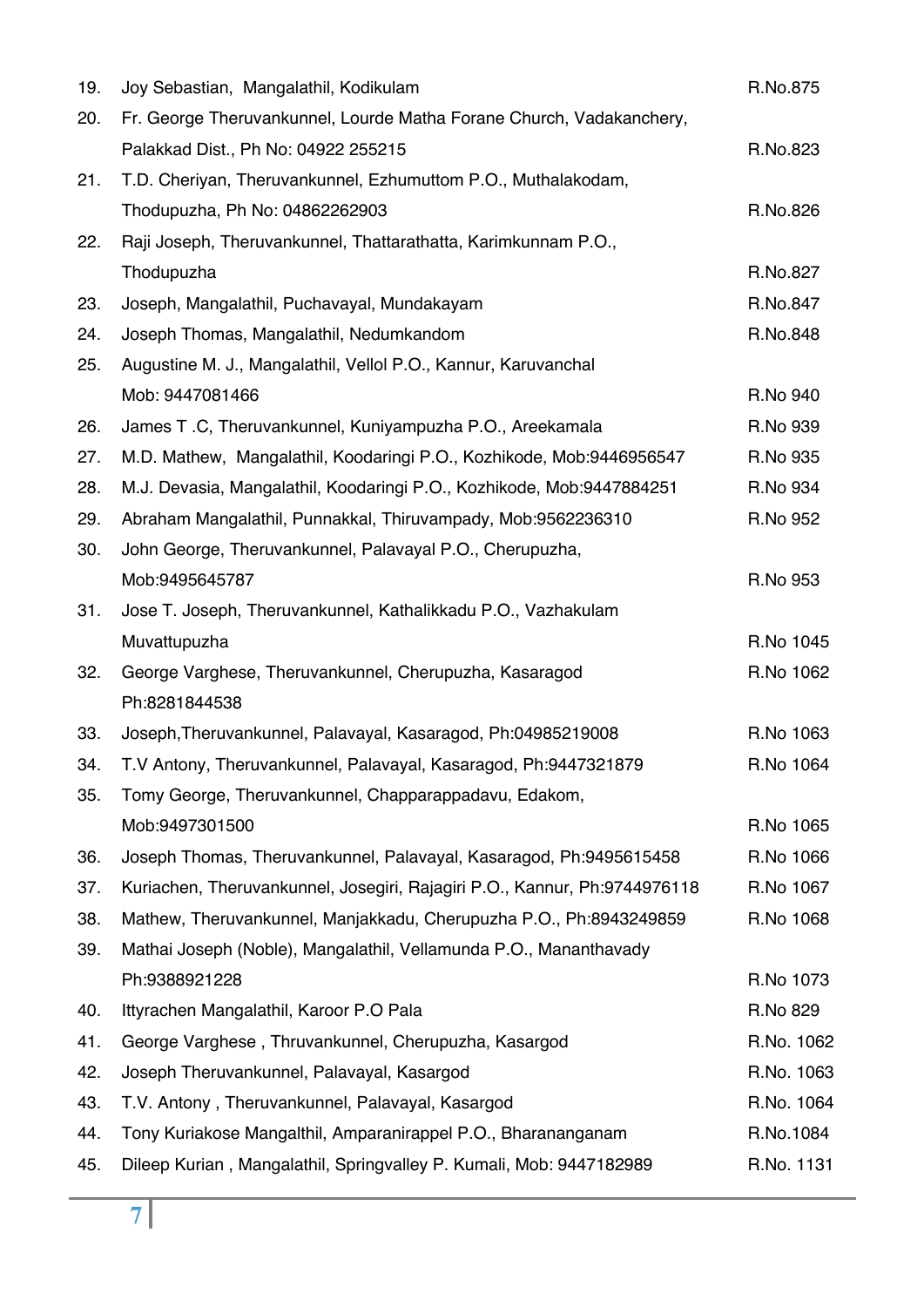| 46. | Sebastian T.V., Thruvankunnel, 120A Fakirpara road,                    |            |
|-----|------------------------------------------------------------------------|------------|
|     | Behala P.O., Kolkatta-700037 Mob: 0967404196                           | R.No.1235  |
| 47. | Jose Jurian, Thruvankunnel, Palavayal, Kasargod                        | R.No. 1236 |
| 48. | Jude Theruvanknnel, Edavarambu P.O., Kannur                            |            |
|     | Cherupuzha (via), Mob: 9447075955                                      | R.No. 1237 |
| 49. | Dominic Joseph, Theruvankunnel House, Palakunnu,                       |            |
|     | Mandapam P.O., Kasargod, Kerala, Pin 671326                            | R.No.1248  |
| 50. | Joseph Sunny, Mangalathil, Kolayad P.O., Kannur, Pin- 670650           | R.No. 1233 |
| 51. | Rev. Sr. Sheela O.S.A. Mangalathil, Sprring valley P.O., Kumaly        | R.No. 1347 |
| 52. | Suresh M.K., Mangalathil, Kumaly P.O.                                  | R.No. 1342 |
| 53. | Amal Don Mangalathil, Vellamunda P.O.                                  |            |
|     | Manathavady Mob: 8943502215                                            | R.No.203   |
| 54. | Joseph Theruvankunnel, Muthirery, Thavinjal, Wayanad Mob: 9539101753   | R.No.505   |
| 55. | Benny Chacko (U.K.) Theruvankunnel, 04602264207                        | R.No.314   |
| 56. | Kuriakose (Baby) Theruvankunnel, Areekamala, Kaniyampuzha, Kannur      | R.No. 313  |
| 57. | Sebastian T.J. Theruvankunnel, Ponkunnam P.O., Mob: 9496821499         | R.No. 507  |
| 58. | George Kurian, Theravankunnel, Palavayal                               | R.No. 156  |
| 59. | Mathew Kuriachen, Theravankunnel, Palavayal                            | R.No. 157  |
| 60. | George Joseph (Sabu) Theruvankunnel, Mukkoottuthara P.O., Pin - 686510 | R. No. 180 |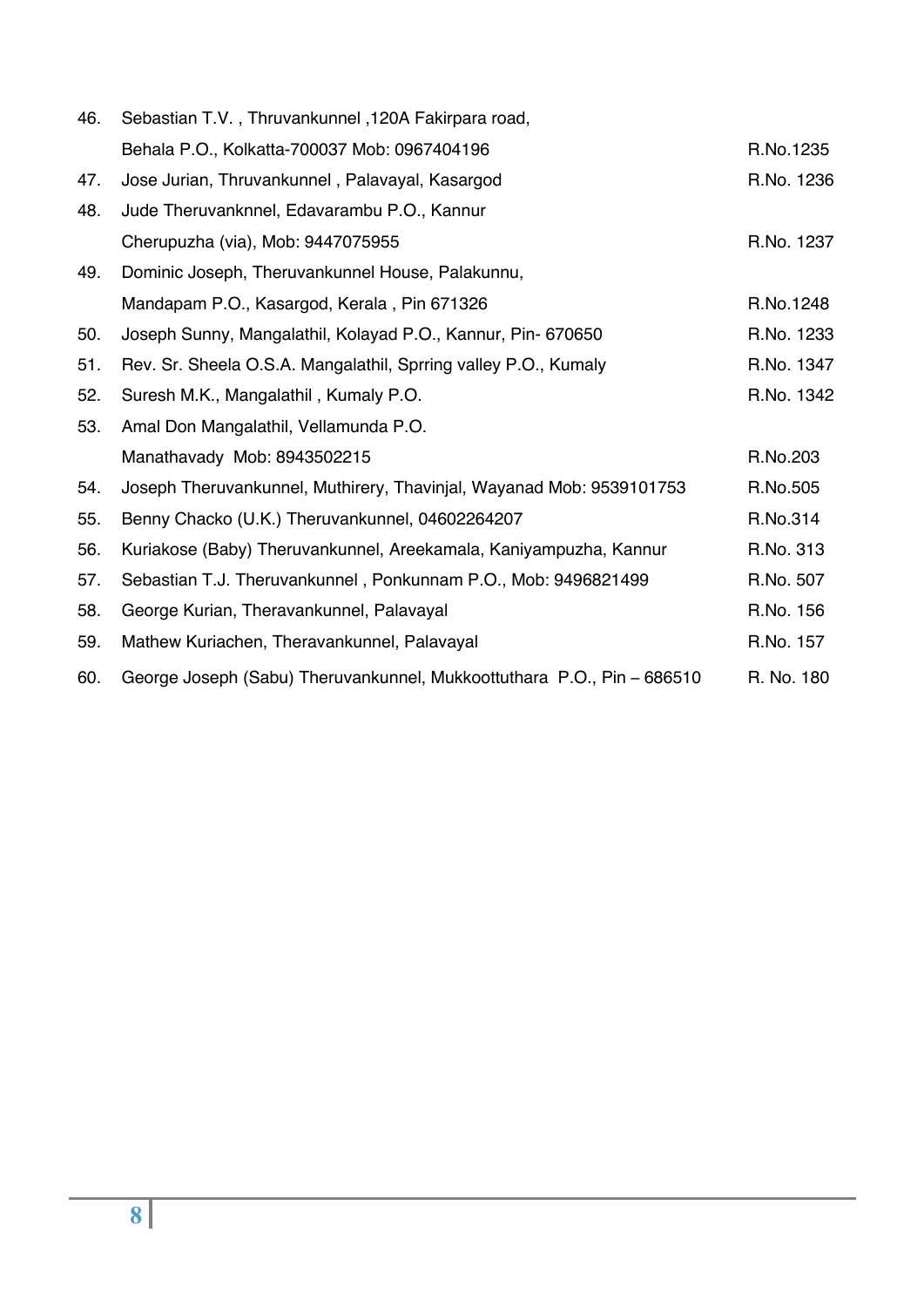## **Pazhayidam Branch**

| 1.  | Dr. Johney Joseph, Pazhayidam, Carithas Hospital, Thellakom P.O.,      |            |
|-----|------------------------------------------------------------------------|------------|
|     | Kottayam, Mob:9447124948                                               | R.No. 504  |
| 2.  | P.J. Mathew, C/O Kuruvila Joseph, Pazhayidam, Anchiri P.O., Thodupuzha | R.No. 505  |
| 3.  | Josey Cherian, Pazhayidam, Karoor, Ph:04822-217669 Mob:9496464446      | R.No. 732  |
| 4.  | Alex P.C, Pazhayidam, Karoor, Pala, Mob:9447324252                     | R.No. 617  |
| 5.  | Tomy Mathew, Pazhayidam, Koapra P.O., Kudayathoor, Idukki              | R.No. 624  |
| 6.  | Adv. P.K Scaria, Pazhayidom, Muttom                                    | R.No. 876  |
| 7.  | Ousepachan Kuriakose, Pazhayidom, Muttom, Ph:9447828298                | R.No. 877  |
| 8.  | P.K Thomas, Pazhayidom, Muttom                                         | R.No. 878  |
| 9.  | Mathew P.J., Pazhayidom, Anchiri P.O., Thodupuzha, Ph:8606308339       | R.No. 824  |
| 10. | P.K Kurian, Pazhayidom, Anchiri P.O., Thodupuzha                       | R.No. 825  |
| 11. | Subin Thomas Pazhayidom, Muttam P.O., Idukki (Dt)                      | R. No. 110 |
| 12. | Kamal Thomas, Pazhayidam, Muttam P.O., Idukki (Dt)                     | R. No. 116 |
| 13. | Shaji Joseph, Pazhayidathu, Mutholapuram P.O.                          | R.No. 162  |
| 14. | Shallet Jose, Pazhayidathu, Kalayanthani P.O.                          | R.No.159   |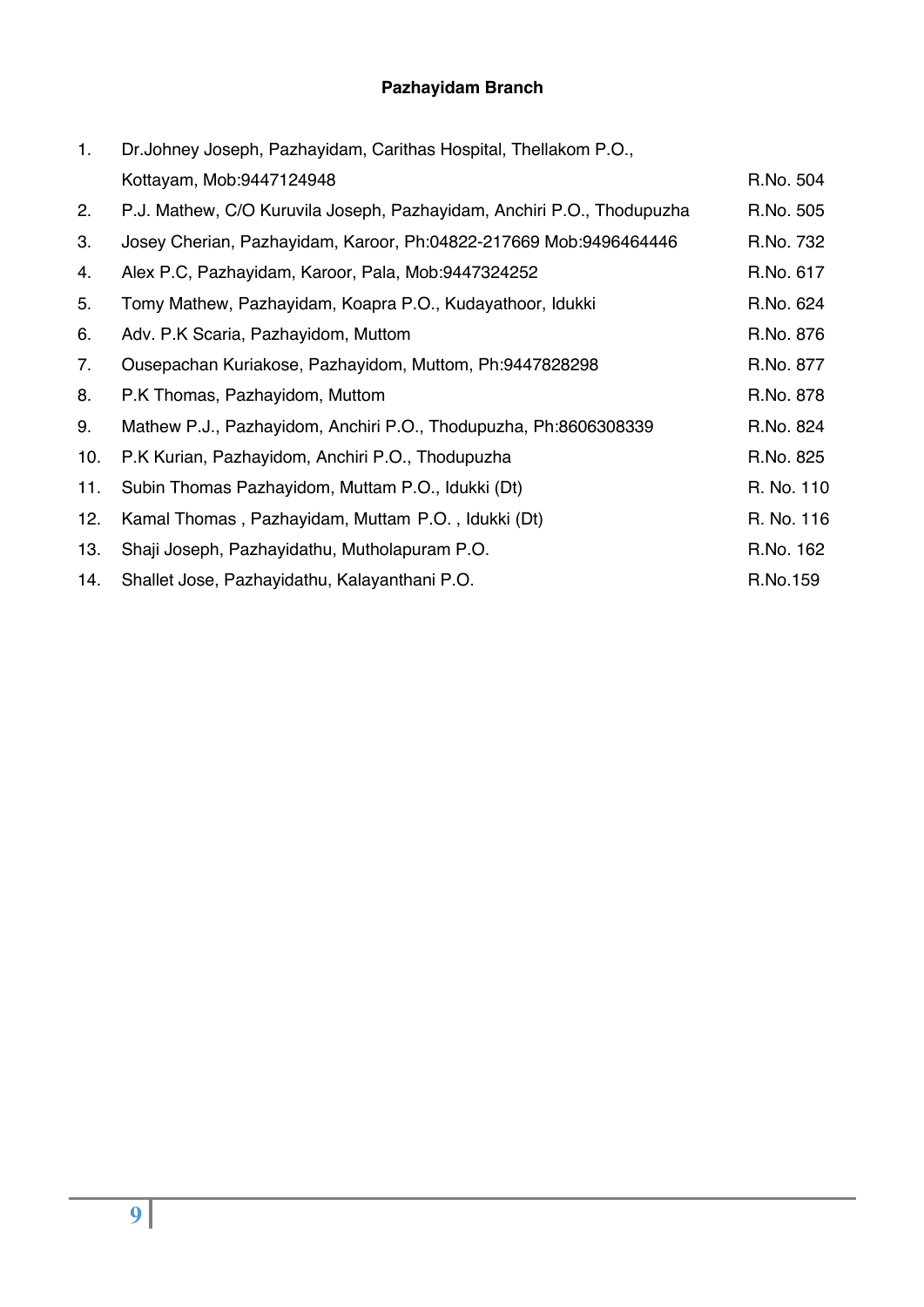#### **Tharavadu Branch**

| 1.  | Augustine Joseph, Andukunnel, Payappar                                      | R.No. 382 |
|-----|-----------------------------------------------------------------------------|-----------|
| 2.  | Adv. Alexander Mathew, Andukunnel, Payappar, Mob:9446126474                 | R.No. 415 |
| 3.  | Uthuppu Scaria (A.S.Cherian), Andukunnel, Payappar                          | R.No. 418 |
| 4.  | Laly Cyriac, Chenakkalayil, A.O. Joseph Road, Kizhathadiyoor, Ph:9745956060 | R.No. 405 |
| 5.  | Babu Joseph, Chooranattu, Karoor, Mob: 9562881928                           | R.No. 545 |
| 6.  | N.K. Zacharias, Njavallil, Karoor, Mob: 9446414991                          | R.No. 427 |
| 7.  | Joseph J, Njavallil Chenakkalayil, Kappad                                   | R.No. 546 |
| 8.  | Abraham Alexander, Andukunnel, Payappar, Mob:00447809834334                 |           |
|     | Email: alphyabraham@gmail.com                                               | R.No. 421 |
| 9.  | Antony Kurian, Njavallil Chenakkalayil, Njavallil Latex Pvt. Ltd.           |           |
|     | 32/1764, Civil Lane Road, Pipelane, Palarivattom, Edappally - 682024        |           |
|     | Mob:9447748111                                                              | R.No. 386 |
| 10. | Scaria Kurian (N.S. Cyriac), Njavallil Chenakkalayil, Parathodu             |           |
|     | Kanjirappally                                                               | R.No. 547 |
| 11. | A.S.Kurian, Andukunnel, Pala, Bed. College Road, Ph 04822-213293            | R.No. 609 |
| 12. | Ciciliamma Chandy Andukunnel, Payappar P.O., Ph: 04822214199                |           |
|     | Mob:9447285592                                                              | R.No. 540 |
| 13. | Josey kurian, Chooranattu, Karoor, Mob:9446126598                           | R.No. 726 |
| 14. | Tom Thomas, Najavallil Chooranattu, Kalaketty P.O., Kanjirappally           |           |
|     | - 686508, Ph: No. 9447105143, E-Mail ID:-tonytomnjavallil@gmail.com         | R.No. 727 |
| 15. | Alex Kurian Chenakkala, Karoor, Mob: 9656297957                             | R.No. 665 |
| 16. | Dr. Shaju, Andukunnel, Kottayam, Mob: 9447104913                            | R.No. 744 |
| 17. | James Njavalllil, Vizhikkathodu, Kanjirappally                              | R.No. 745 |
| 18. | Alexander A.C (Chandikunju), Andukunnel, Payappar                           |           |
|     | Ph:04822211189, Mob:9447122728, Email: deepakalex99@gmail.com               | R.No. 631 |
| 19. | Kurian Abraham, Chooranattu, Dhanam Publications Pvt. Ltd.                  | R.No. 926 |
|     | Kadavanthara, Kochi-20 Ph: 0484 2315840, Email. kurian@dhanam.in            |           |
| 20. | Vincent, Njavallil, Chemperi P.O., Kannur                                   | R.No. 941 |
| 21. | Mathew Thomas, Njavallil, Chemperi P.O., Kannur                             | R.No. 938 |
| 22. | George Thomas, Njavallil, Chemperi. P.O., Kannur, Mob: 9447481860           | R.No. 937 |
| 23. | Pious Thomas, Njavallil, Chemperi P.O., Kannur, Mob: 9497296008             | R.No. 936 |
| 24. | Mathew N.P., Njavallil, Kalaketty P.O., Pin - 686507 Mob:9447456928         | R.No. 932 |
| 25. | Roy Jacob, Njavallil, Ponkunnam P.O., Mob:944741653                         | R.No. 930 |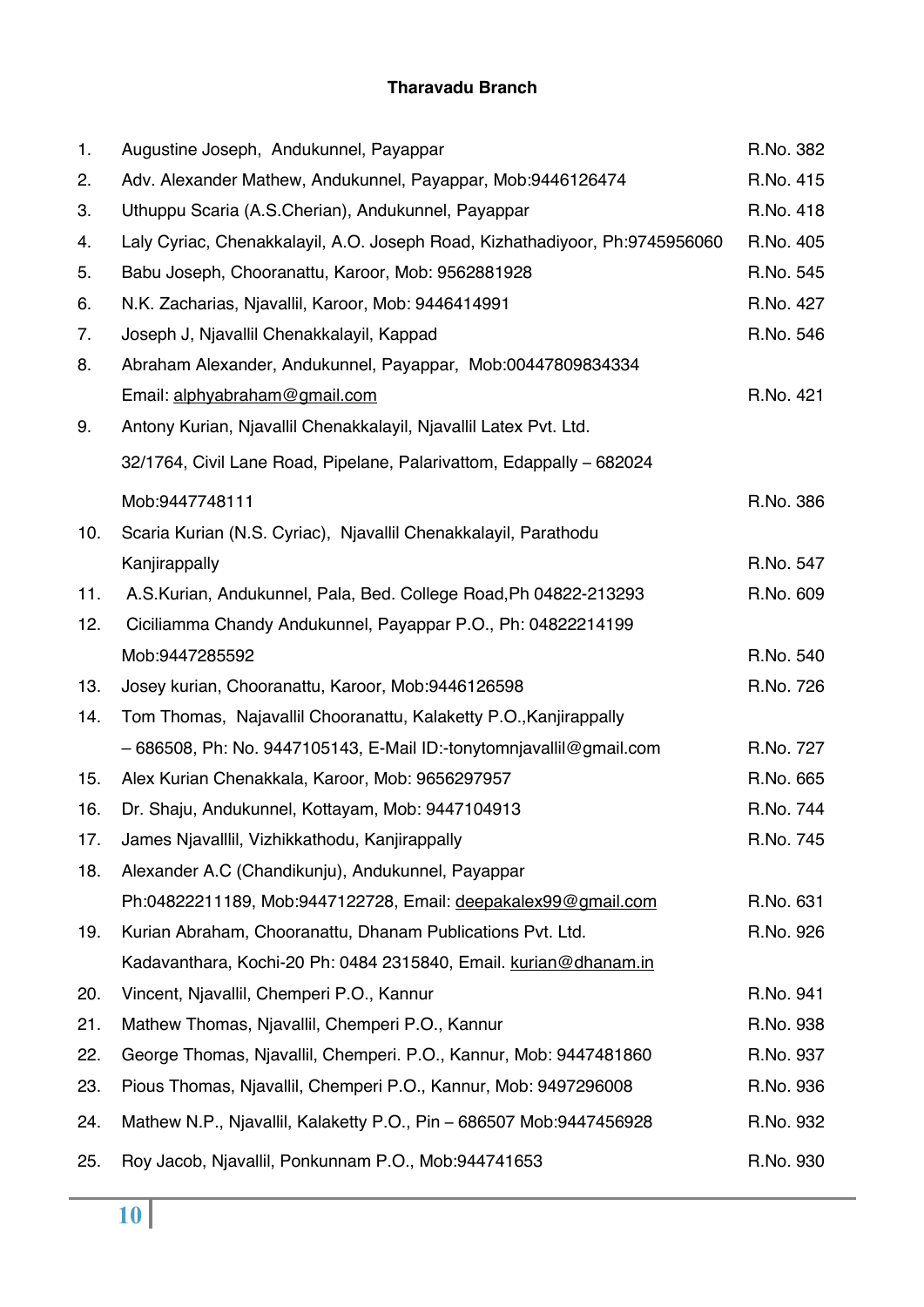| 26. | Jose Thomas Njavallil, Malam P.O., Manarkadu, Ph: 9447137289                     | R.No. 945  |
|-----|----------------------------------------------------------------------------------|------------|
| 27. | Stanley Kurian, Njavallil Chooranattu, Mannarakkayam, Kanjirappally              |            |
|     | Ph:04828206730                                                                   | R.No. 951  |
| 28. | Mathewkutty Alexander, Andookunnel, Anthiyalam                                   | R.No. 947  |
| 29. | Kuttichen Njavallil, Lalam P.O, Pala, Kottayam District. Mob: 9048877650         | R.No. 961  |
| 30. | Cheriankunju Njavallil, K. Chappathu, Idukki (Dt) Pin-685505, Ph: 8943306141     | R.No. 1056 |
| 31. | K. Joy Joseph, Chooranattu House, Kanjiramattam, Thodupuzha – 685585             | R.No. 1057 |
| 32. | A.J. Zacharias Babu, Andookunnel, Manakkadavu P.O., Ph: 0460-2287537             | R.No. 1058 |
| 33. | John Joseph (Siby), Chooranattu, Alakkode, Kannur (Dt) Ph: 974556507             | R.No. 1059 |
| 34. | Benoy Cyriac, Njavallil Chenakkalayil, 14A, Choice Paradise, Tripunithura P.O.,  |            |
|     | Ernakulam, Ph: 9747069721                                                        | R.No. 1075 |
| 35. | Bejoy Cyriac, Njavallil Chenakkalayil, 28/2411E, Cochappaily House               |            |
|     | Chilavannoor, Kadavanthara P.O., Ernakulam, PIN:682309, Ph: 9847031429           | R.No. 1074 |
| 36. | Benny Zacharias, Njavallil, No. 78, 3rd cross, Sundar Nagar Gokula, Banglore -54 | R.No. 1232 |
| 37. | Francis C.O., Njavallil, Ezhacherry P.O.                                         | R.No. 1358 |
| 38. | Sathis Francis, Njavalluil, Ezhacherry P.O.                                      | R.No. 307  |
| 39. | Dr. Chackochen Njavallil, Podimattom                                             | R.No.519   |
| 40. | Joshy Abraham, Njavallil, Kanjirappally                                          | R.No.509   |
| 41. | Celinamma Laly, Njavallil, Kanjirappally                                         | R.No.508   |
| 42. | Scaria Alexander, Njavallil, Kanjirappally                                       | R.No. 510  |
| 43. | Philippachen Njavallil Chooranattu, Kanjirappally                                | R.No. 511  |
| 44. | Zacharia Abraham Njavallil, Kanjirappally                                        | R.No.513   |
| 45. | Vijay Kurian Abraham Njavallil, RDS Avenue One 6 – A1, Panampally                |            |
|     | Nagar, Cochin-36                                                                 | R. No. 146 |
| 46. | Zacharias Thomas Njavallil, 74, Drake Road, England                              | R. No. 143 |
| 47. | Mili G. Njavallil, Karoor P.O., Pala                                             | R. No. 136 |
| 48. | Kurian Alex, Njavallil Chenakkalayil, Karoor P.O.                                | R. No. 126 |
| 49. | Arun Joseph, Njavallil Chooranattu, Karoor P.O.                                  | R. No. 117 |
| 50. | Adv. Seby Augustine, Andookunnel, Karoor P.O.                                    | R. No. 115 |
| 51. | Martin Mathew, Njavallil, Chappathu P.O.                                         | R. No. 158 |
| 52. | Tomy George, Karingozhackal, Thodupuzha                                          | R. No. 160 |
| 53. | Baby Mathew, Njavallil, Kanjikuzhy P.O., Idukki                                  | R. No. 163 |
| 54. | Benny Joseph, Chooranattu, Kodumpidy P.O., Kadanad                               | R. No. 181 |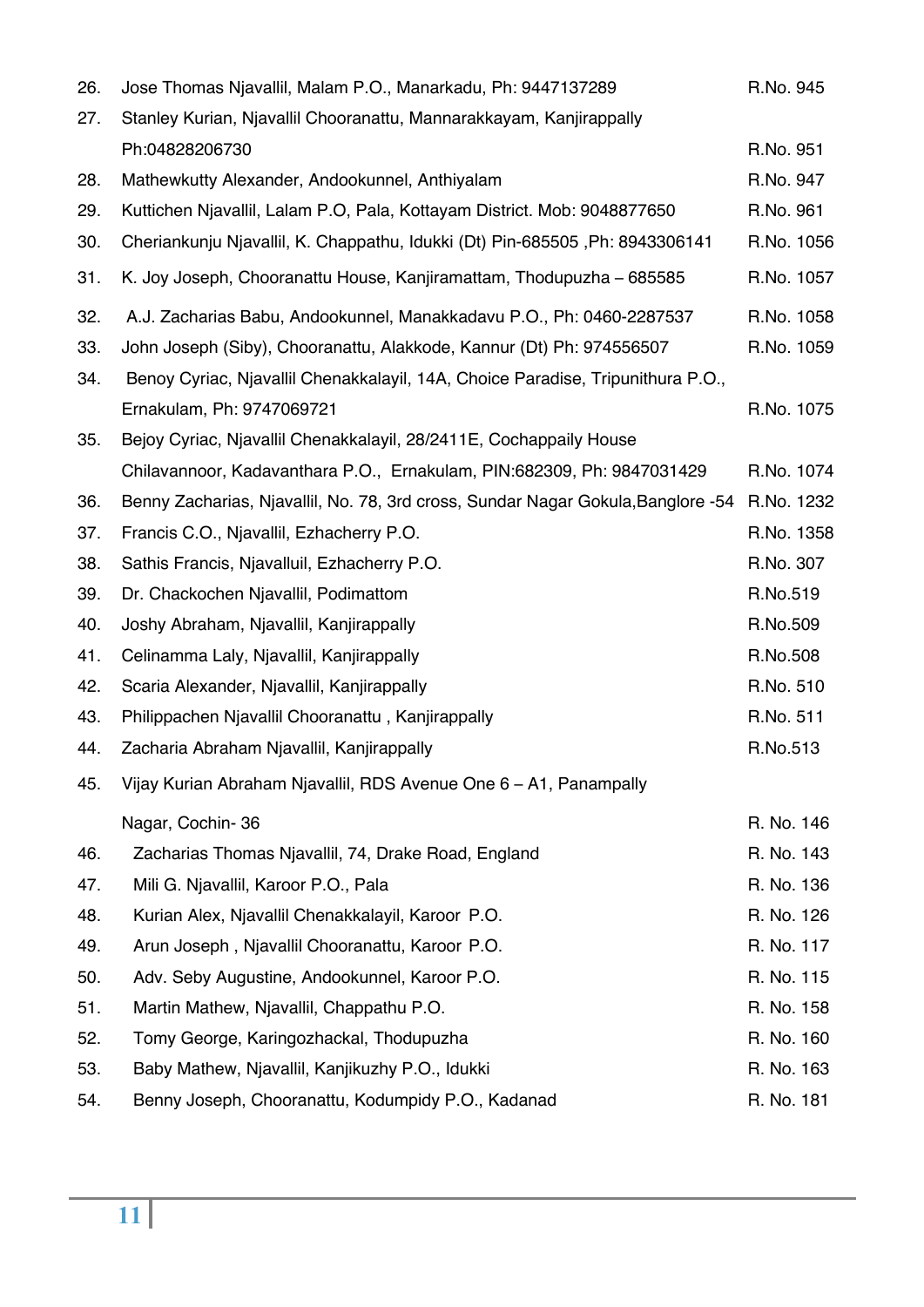# **Puthenpurayil Branch**

| 1.  | Mani Ittiyavira, Njavallil Puthenpurayil, Karoor P.O., Pala, Ph:214661    | R.No.430   |
|-----|---------------------------------------------------------------------------|------------|
| 2.  | Mani Mani, Njavallil Puthenpurayil, Karoor P.O., Pala, Ph:214573          | R.No.432   |
| 3.  | P.K.Joseph, Njavallil Puthenpurayil, Pala, Ph:201688                      | R.No.308   |
| 4.  | P.S.Mani (Pappachan), Njavallil Puthenpurayil, Thottathad P.O.,           |            |
|     | Bethangady, Karnataka, Mangalapuram, Ph: 08256 - 75117                    | R.No.548   |
| 5.  | Thressiamma Joseph, Njavallil Puthenpurayil, Pala P.O., Ph:201957         | R.No.728   |
| 6.  | Francis Ettiyavira, Njavallil Puthenpurayil, Velliyamattom P.O.,          |            |
|     | Thodupuzha, Ph:04862252097                                                | R.No.730   |
| 7.  | Issac Kurian, Njavallil Puthenpurayil, Chalakkudy P.O., Thrissur          |            |
|     | Ph:0488707288, Mob:9847849002                                             | R.No.731   |
| 8.  | Josekutty P.M, Njavallil Puthenpurayil, Karoor P.O, Pal, Ph:200773        |            |
|     | Mob:9447302303                                                            | R.No.675   |
| 9.  | Emmanuel PM (Babychen), Njavallil Puthenpurayil, Karoor P.O.,             |            |
|     | Pala, Ph:210773, Mob: 9446796211                                          | R.No.626   |
| 10. | Benny Sebastian, Njavallil Puthenpurayil, Kizhathadiyoor P.O., Ph:326260  | R.No.639   |
| 11. | Kurian Joseph (Babychen), Njavallil Puthenpurayil, Visual Computers       |            |
|     | Vazhayil Archade, Pala, Ph:201488, E-mail:kuriannjavallil@gmail.com       | R.No.550   |
| 12. | Thomas.P.Mani, Njavallil Puthenpurayil, Karoor P.O., Pala, Mob:9495915391 | R.No.693   |
| 13. | G.P Sebastian, Njavallil Puthenpurayil, Kaveekunnu P.O., Pala, Ph:211984  | R.No.911   |
| 14. | P.K Cyriac, Njavallil Puthenpurayil, Koothattukulam, Ph:9947259043,       |            |
|     | 9447258336                                                                | R.No.1070  |
| 15. | Baby Kurian, Njavallil Puthenpurayil, Karoor P.O., Lalam, Ph:9846629764   | R.No.1071  |
| 16. | Joffy J. Njavallil, Njavallil Puthenpurayil House, Karoor P.O., Pala      | R.No.1331  |
| 17. | Febil F. Njavallil Puthenpurayil, Velliyamattom P.O., Idukki (Dt)         | R. No. 114 |
| 18. | Jose F. Njavallil Puthenpurayil, Velliyamattom P.O., Idukki (Dt)          | R. No. 113 |
| 19. | Jesna J. Njavallil, Kuzhivelithadathil House, Elanji                      | R. No. 130 |
| 20. | Tijo Manuel, Njavallil Puthenpurayil, Karoor                              | R. No. 165 |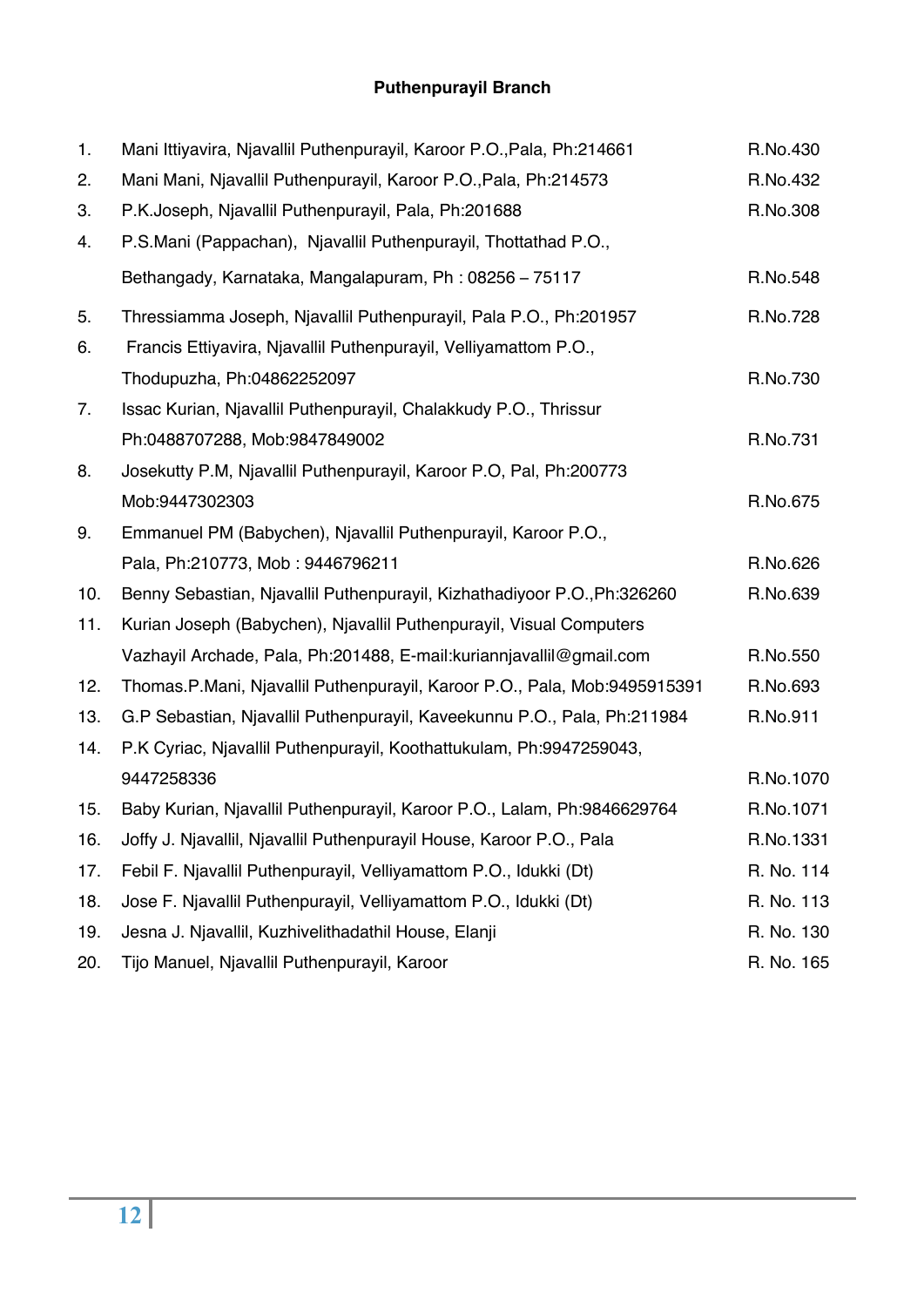## **Puthenpurackal branch**

| 1.  | Alex K.C Koonthanam, Karoor, Mob: 9447420943                        | R.No.431  |
|-----|---------------------------------------------------------------------|-----------|
| 2.  | Late T.D. Joseph (Francis Joseph), Thoonunkal, Payappar             | R.No.549  |
| 3.  | Alexander Francis, Kayathinkara, Karoor                             | R.No.463  |
| 4.  | Hareesh Abraham, Kayathinkara, Pala, Kizhathadiyoor                 | R.No.417  |
| 5.  | K.T.Chacko, Njavallil Koonthanam, Pushpagiri P.O., Thalipparambu    |           |
|     | Kannur, Ph:0492 - 202755                                            | R.No.425  |
| 6.  | Adv. Saji Mathew, Koonthanam, Karoor, Mob:9447231019                | R.No.465  |
| 7.  | Chandikkunju (Joseph Chandi), Njavalllil Koonthanam (Pimpalliyel)   |           |
|     | Nechippuzhoor P.O (Canada)                                          | R.No.462  |
| 8.  | Xavier Jacob, Koonthanam, Nediyakadu, Karimkunnam 685586            |           |
|     | Ph:04862242554, Mob:9447980316                                      | R.No.438  |
| 9.  | Chandikkunju, Koonthanam, Thalipparambu, Pushpagiri, Kuttiadi P.O., | R.No.663  |
| 10. | T.J. Thomas, Thoonunkal, Ezhachery                                  | R.No.670  |
| 11. | Annakkutty Joseph, C/O Tomy Joseph, Koonthanam (Pimpalliyel)        |           |
|     | Karoor                                                              | R.No.683  |
| 12. | Joy Chacko, Koonthanam, Nediyakad, Karimkunnam 685586               |           |
|     | Ph:04862241354, Mob:8547542354                                      | R.No.441  |
| 13. | Johnson Kannamkulam, Karoor P.O, Pala. Mob: 9387611231              | R.No.433  |
| 14. | George Thomas (Kuttichan), Koonthanam, Karoor, Anthiyalam           | R.No.530  |
| 15. | Georgekutty Joseph, Njavallil Puthenpurackal, Pizhaku               | R.No.433  |
| 16. | K.J.Abraham, Koonthanam (Pimpalliyel), Nechipuzhoor P.O.,           |           |
|     | Karoor Ph: 241197                                                   | R.No.628  |
| 17. | Alex Kurian, Njavallilil Puthenpurackal, Karoor, Mob:9744953338     |           |
|     | E-mail:alexnjavally@gmail.com                                       | R.No.640  |
| 18. | Jins George, C/O Chacko Varkey, Koonthanam, Karimkunnam             | R.No.637  |
| 19  | Renjith Thomas, Njavallil Puthenpurackal, Karoor                    | R.No.645  |
| 20. | Sunny Thomas, Koonthanam, Karimkunnam P.O., Thodupuzha -685586      |           |
|     | Ph:04862 242120, Mob:8547704781                                     | R.No.802  |
| 21. | Joseph Varkey, Koonthanam, Karimkunnam P.O., Thodupuzha- 685586     |           |
|     | Ph:04862242370                                                      | R.No.803  |
| 22. | Bastian Litto, Koonthanathu, Vadakkummury P.O., Karimkunnam         |           |
|     | Thodupuzha 685586, Ph:04862242382, Mob:9645644419                   |           |
|     | Email:bastine2003@gmail.com                                         | R.No. 804 |
| 23. | Kurian Joseph, Njavallil, Puthenpurackal, Nechipuzhoor P.O.,        | R.No.692  |
|     |                                                                     |           |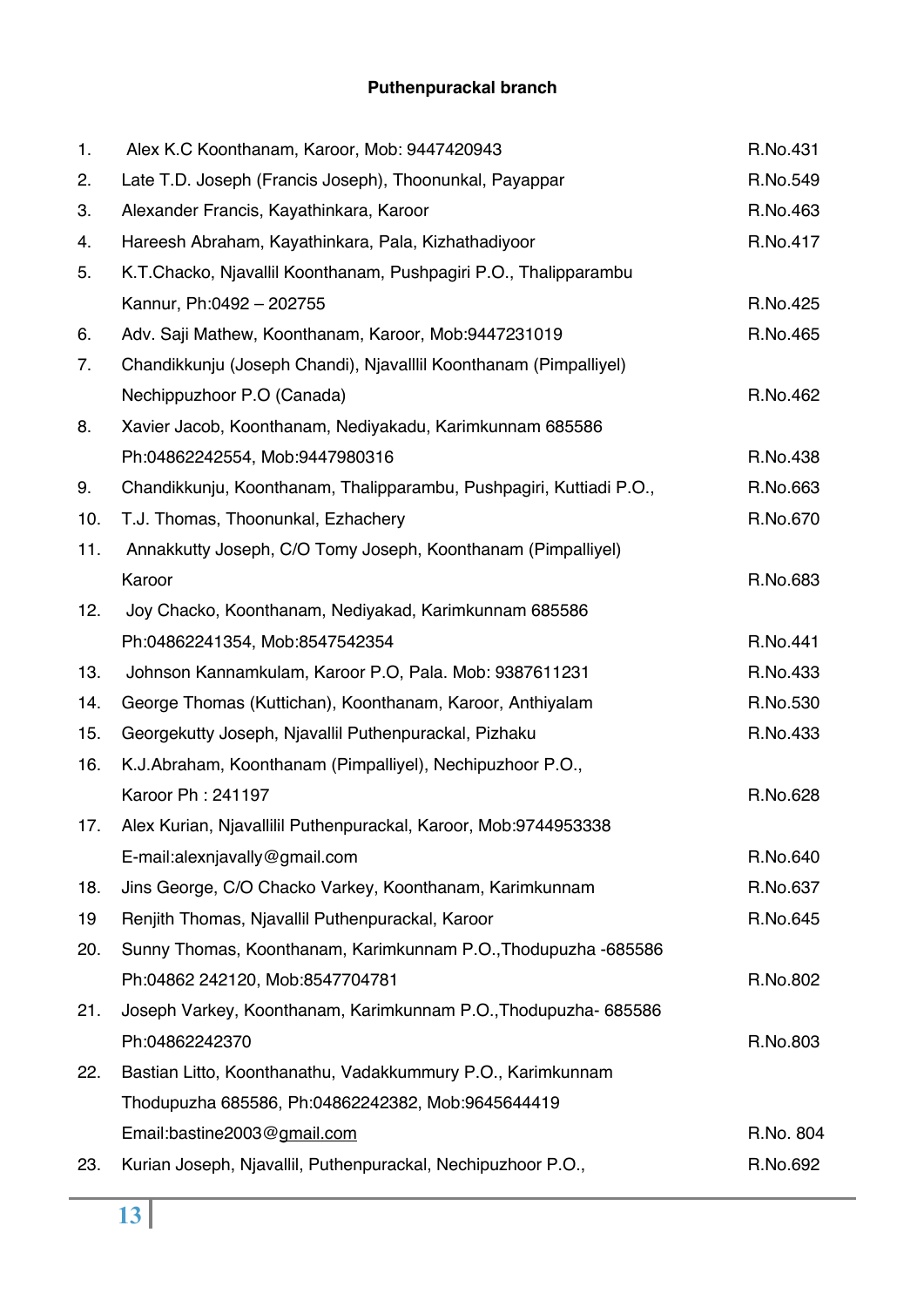| 24  | Varkeychen, Njavallil Thoonumkal, Karoor                            | R.No.852   |
|-----|---------------------------------------------------------------------|------------|
| 25. | Benny Joseph, Koonthanam, Karoor (USA),                             | R.No.854   |
| 26. | Saju Thomas, Kayathinkara, Arakulam                                 | R.No.874   |
| 27. | Thomas Alex (Thomaskutty), Kayathinkara, Arakulam                   | R. No. 944 |
| 28. | Adv. Josekutty Thomas, Kayathinkara, Kattappana P.O.,               | R.No.980   |
| 29. | Thomas Sebastian (Devasyachen), Koonthanam, Pushpagiri,             |            |
|     | Thaliparambu P.O., Ph:9447361605, 04602202951                       | R.No.1069  |
| 30. | Tomy Joseph, Kayathinkara, Ampayathode, Kottiyoor P.O., Kannur      |            |
|     | Ph: 9446672636                                                      | R.No. 1060 |
| 31. | Jose Joseph, Kayathinkara, Bathiduka, Kasargode, Ph:9447682839      | R.No.1061  |
| 32. | Jacob Thomas (Chackochen), Thoonumkal, Karoor.                      | R.No. 893  |
| 33. | Tom Thomas, Kayathinkara, Arakulam P.O., Thodupuzha                 | R.No. 1460 |
| 34. | Francis Alexander, Kayathinkara, Karoor P.O.                        | R.No. 1490 |
| 35. | Ajo Thomas Thoonumkal, Ezhacherry P.O.                              | R.No. 1379 |
| 36. | K.J. Thomas, koonthanam, 31 Mansewood Gardens, Canada,              |            |
|     | 416-282-5442                                                        | R.No.1335  |
| 37. | George K.C. kayathinkara, Plot No. 36, Sector 10, Khanda Colony,    |            |
|     | New panvel (W), Navi Mumbai- 410206                                 | R. No. 107 |
| 38. | Kuriakose Alexander, Kayathinkara, Karoor P.O.                      | R. No. 108 |
| 39. | Alex K. Kayathinkara, Karoor P.O., Pala                             | R. No. 155 |
| 40. | Biju Jacob, Thoonumkal, Karoor P.O., Pala                           | R. No. 118 |
| 41. | Sanu Saju Kayathinkara, Ponnampara, Peringome P.O., Kannur (Dt)     | R. No. 137 |
| 42. | Dr. Sabu K.Thomas Kayathinkara, 23, Girinagar Housing Colony,       |            |
|     | Vengeri P.O., Calicut 10                                            | R. No. 124 |
| 43. | Dr. Alex Sebastian BHMS, Thoonumkal, Vandazy P.O., Palakkad- 678706 | R. No. 142 |
| 44. | Tijo Francis Thoonumkal, karoor P.O., Pala                          | R. No. 129 |
| 45. | Seby Thomas Njavallil Puthenpurackal, Karoor P.O., Pala             | R. No. 152 |
| 46. | Raju Thomas Njavallil Puthenpurackal, Karoor P.O., Pala             | R. No. 153 |
| 47. | Rajesh Thomas Njavallil Puthenpurackal, Karoor P.O., Pala           | R. No. 151 |
| 48. | Biju Kurian Njavallil Puthenpurackal, Karoor P.O., Pala             | R. No. 154 |
| 49. | Jerry Kurian Njavallil Puthenpurackal, Karoor P.O., Pala            | R. No. 145 |
| 50. | Cyrial Kurian Njavallil Puthenpurackal, Karoor P.O., Pala           | R. No. 144 |
| 51. | Joseph Augustine Njavallil Puthenpurackal, Karoor P.O., Pala        | R. No. 128 |
| 52. | K.J. Sebastian (Sunny) Kannankulam, Karoor P.O., Pala               | R. No. 111 |
| 53. | Abhirami Amal, Valiakunnel House, Pala                              | R.No. 166  |
| 54. | Aniamma Thomas, Kalathoor, Poovarany P.O.                           | R. No.176  |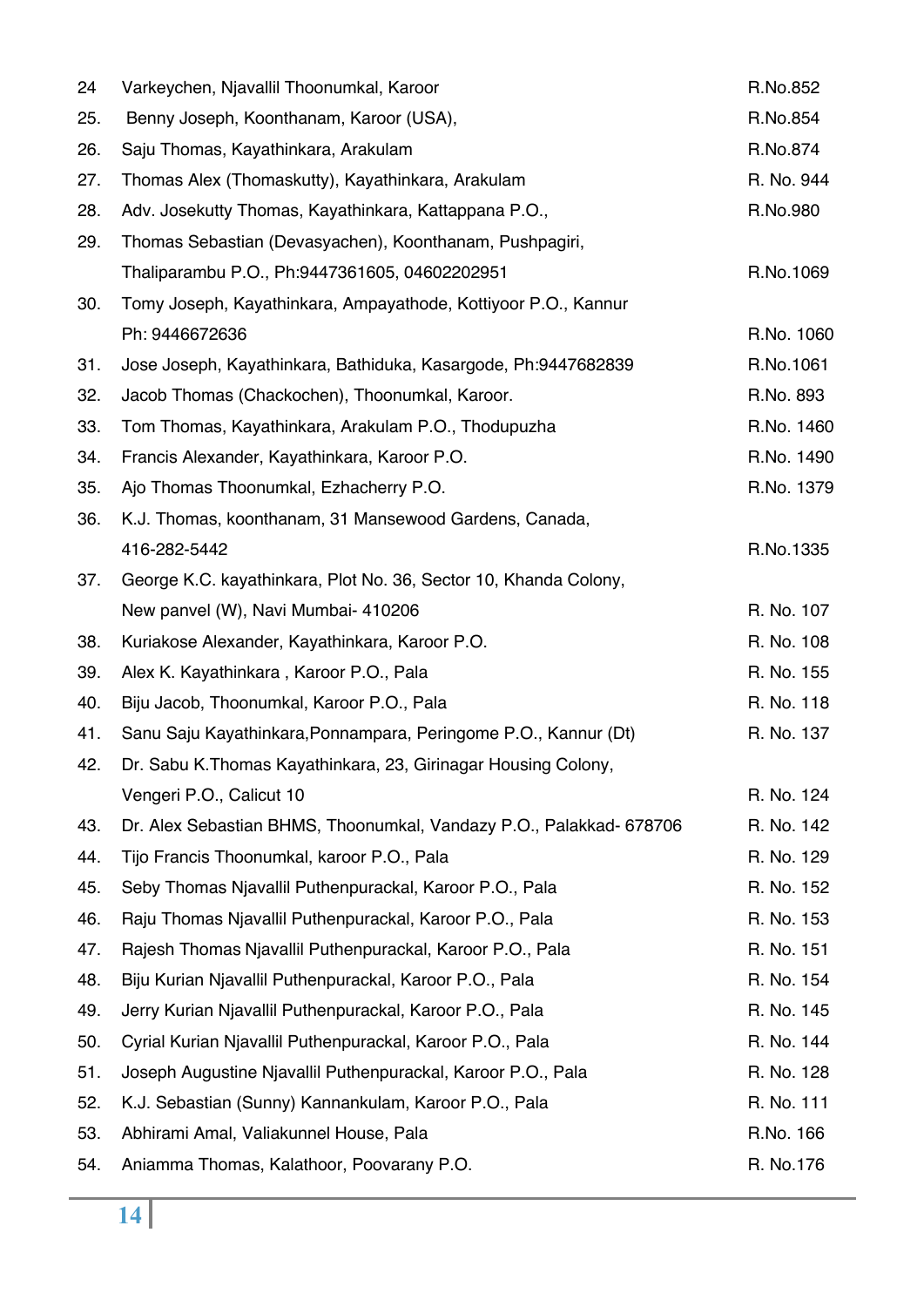| 55. | Neethu Thomas, Edappulavan, Vallam, Rayonpuram P.O., Perumbavoor                    | R. No.175 |
|-----|-------------------------------------------------------------------------------------|-----------|
| 56. | Treasa maria Shaun, Chammany House, Parayil Road, Elamakkara, Pin- 682026 R. No.174 |           |
| 57. | Kochurani Cherian, Ettukettil, Rubynagar P.O., Changanassey, Pin-686103             | R. No.177 |
| 58. | Tom Kurian, Kayathinkara, Karoor P.O., Pala- 686574                                 | R. No.173 |
| 59. | Rose Maria Jose, Mattathil House, Kuravilangadu P.O., Monipally                     | R. No.184 |
|     |                                                                                     |           |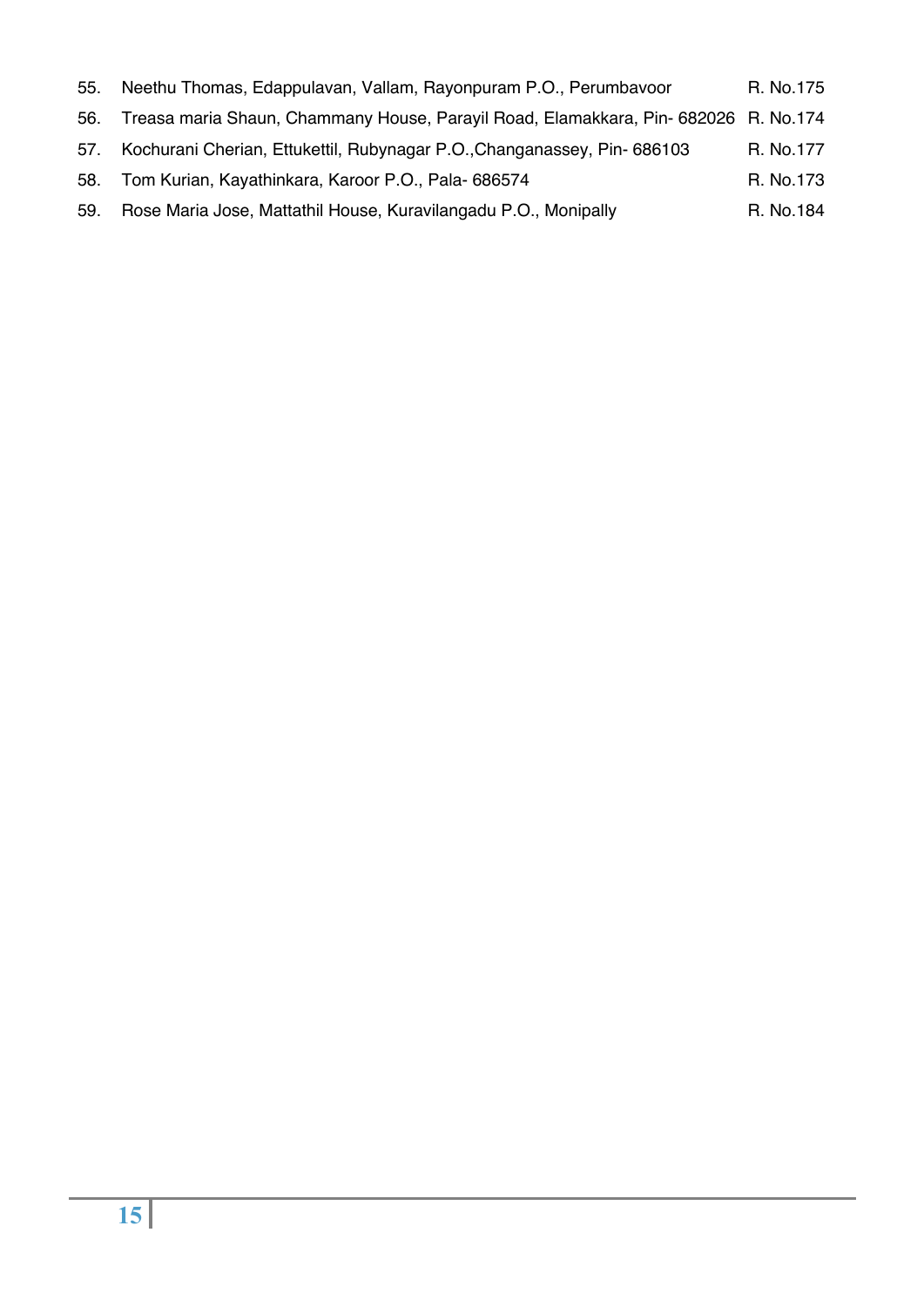## **Vilangupara Branch**

| 1.  | George Joseph, Ponneduthamkuzhiyil, Karoor, Mob: 9447226794            | R.No.419   |
|-----|------------------------------------------------------------------------|------------|
| 2.  | Adv. Seby Cherian, Vilangupara, Karoor, Ph:212671, Mob: 9447020140     | R.No.380   |
| 3.  | Chandy Joseph (K.C.Joseph), Njezhukumkattil, Karoor                    | R.No.444   |
| 4.  | P.J.Thomas, Ponneduthamkuzhiyil, Cherukad P.O., Perambra, Kozhikkodu   | R.No.411   |
| 5.  | V.J. Joseph (Ouseppachan), Vilangupara, Karoor P.O, Pala.              |            |
|     | Mob:9495928707                                                         | R.No.506   |
| 6.  | V.M. Francis, Vilangupara, Kailas Nagar, K-16, Pattom,                 |            |
|     | Thiruvananthapuram. Mob: 9446307979                                    | R.No.542   |
| 7.  | Dr. Joseph Francis Vilangupara, 39/135, Karikkmuri Cross Road,         |            |
|     | Cochin-682011, Email; prasadcini@gmail.com                             | R.No.619   |
| 8.  | Mathew Francis R.No.620, Vilangupara, 7B, Tower, Skyline Orion,        |            |
|     | Edapally P.O., Cochin -682024, Mob:9746476115, mathewyfracis@gmail.com | R.No.619   |
| 9.  | Thomas Francis Vilangupara, K-16, Kailas Nagar, Pattam, Tvm-695004     |            |
|     | Mob-9446036171, Email:tvfracis@yahoo.com                               | R.No.621   |
| 10. | Molly Shaji, Vilangupara, Vengannellore P.O., Chelakara, Trichur       | R.No.630   |
| 11. | Francis Chandy (Prince), Vilangupara, Lalam P.O., Karoor               |            |
|     | Ph:04822329513                                                         | R.No.625   |
| 12. | Baby Jose, Ponneduthamkuzhiyil, Nilampur, Mob:9446242340               | R.No.629   |
| 13. | P.J. Zacharias, Ponneduthamkuzhiyil, Ezhachery                         | R.No.638   |
| 14. | Mathew Joseph, Ponneduthamkuzhiyil, Mundery P.O., Chunkathara          |            |
|     | Nilamboor                                                              | R.No.643   |
| 15. | Alex Jose, Ponneduthamkuzhiyil Kavumkandam                             | R.No.642   |
| 16. | P.V.Sebastian, Panamattomparambil, Karoor                              | R.No.641   |
| 17. | Mrs. Lilly Davis, Vilangupara, MTC Road, Pala                          | R.No.851   |
| 18. | Cyriac V Thomas, Vilangupara, Kayanna P.O., Kozhikode                  |            |
|     | Ph: 9497304263                                                         | R.No.1053  |
| 19. | Joshy Cherian, Vilangupara, G2, 1 <sup>st</sup> Phase, Daisy Residency |            |
|     | Bharathidasan Nagar Extn, Ramanathapuram, Coimbatore                   | R.No.1078  |
| 20. | Shibu Sebastian Panamattomparambil, Karror P.O.                        | R.No.1390  |
| 21. | Rev. Fr. Jose Panamattomparambil, Cherpunkal (Via), Kezhuvamkulam      | R.No. 1516 |
| 22. | Shinoj Jose, Ponneduthamkuzhiyil, Banglore                             | R.No.1327  |
| 23. | Justine Jose Manoj, Njezhukumkattil, Anthiyalam                        | R.No. 101  |
| 24. | P.J. Alexander, Ponneduthamkuzhiyil, Periappuram P.O. Onakkoor,        |            |
|     | Piravom, Mob: 8547543426                                               | R.No. 103  |
|     |                                                                        |            |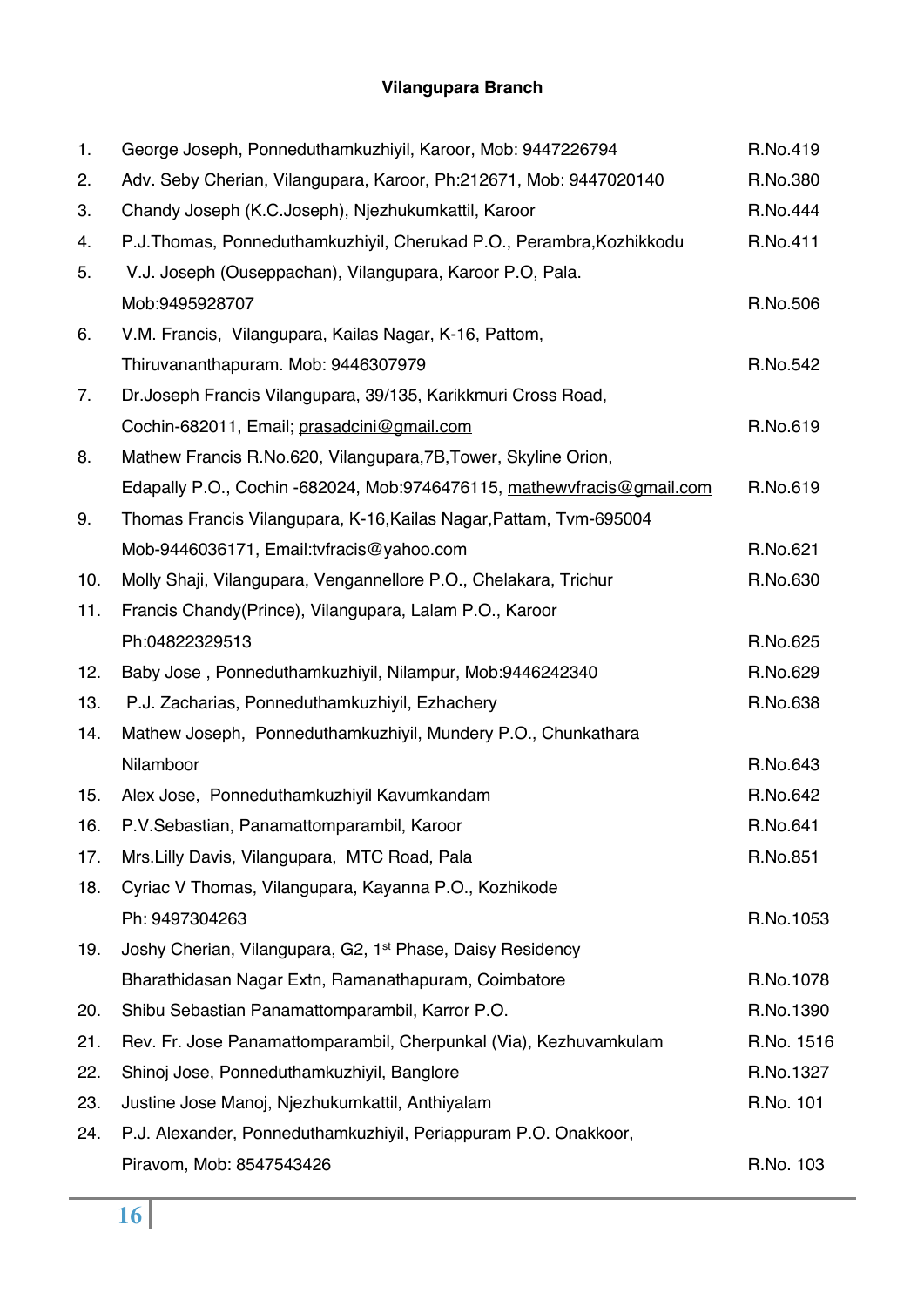| 25. | Francis Joe Mathew Vilangupara, Block A 7 B, Skyline Orion,    |            |  |
|-----|----------------------------------------------------------------|------------|--|
|     | Edappally P.O., Cochin -24                                     | R. No. 134 |  |
| 26. | Charles Tom Joseph, Njezhukumkattil, Payappar P.O., Anthiyalam | R. No. 135 |  |
| 27. | Agison J. Vilangupara, Periyar Tower, Company pady, Aluva      | R. No. 133 |  |
| 28. | Anitha Sabu Nedumpallil, Ezhacherry                            | R. No. 148 |  |
| 29. | Riya Deepu Panthiruvelil, Ponkunnam                            | R. No. 149 |  |